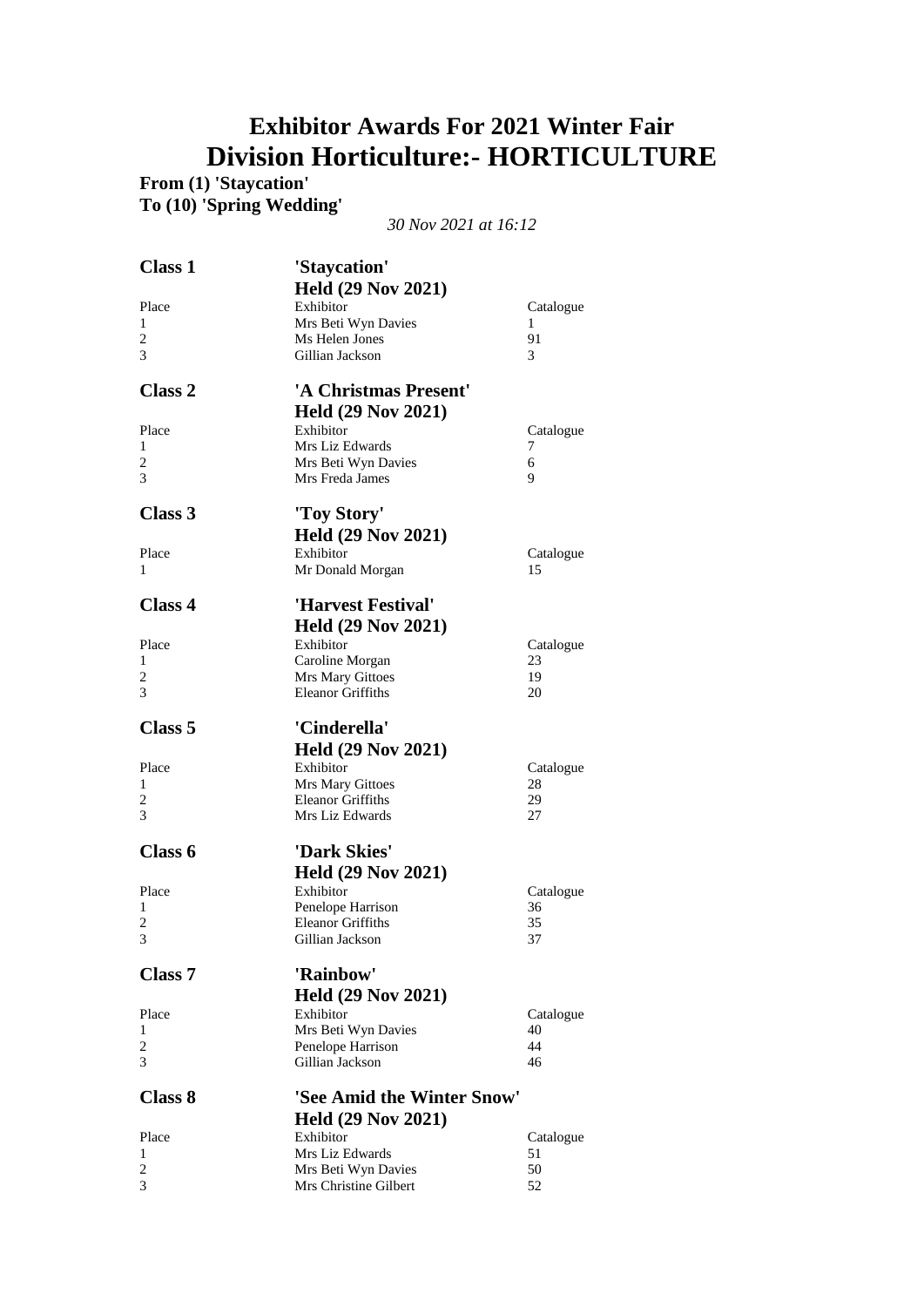| Class 9                     | 'Frozen'                  |           |
|-----------------------------|---------------------------|-----------|
|                             | <b>Held (29 Nov 2021)</b> |           |
| Place                       | Exhibitor                 | Catalogue |
| 1                           | Carol Baker               | 57        |
| 2                           | Eleanor Griffiths         | 58        |
|                             | Mrs Freda James           | 62        |
|                             |                           |           |
| Class 10                    | 'Spring Wedding'          |           |
|                             | <b>Held (29 Nov 2021)</b> |           |
| Place                       | Exhibitor                 | Catalogue |
|                             | Mrs Jayne Thomas          | 68        |
| $\mathcal{D}_{\mathcal{L}}$ | <b>Mrs Mary Gittoes</b>   | 64        |